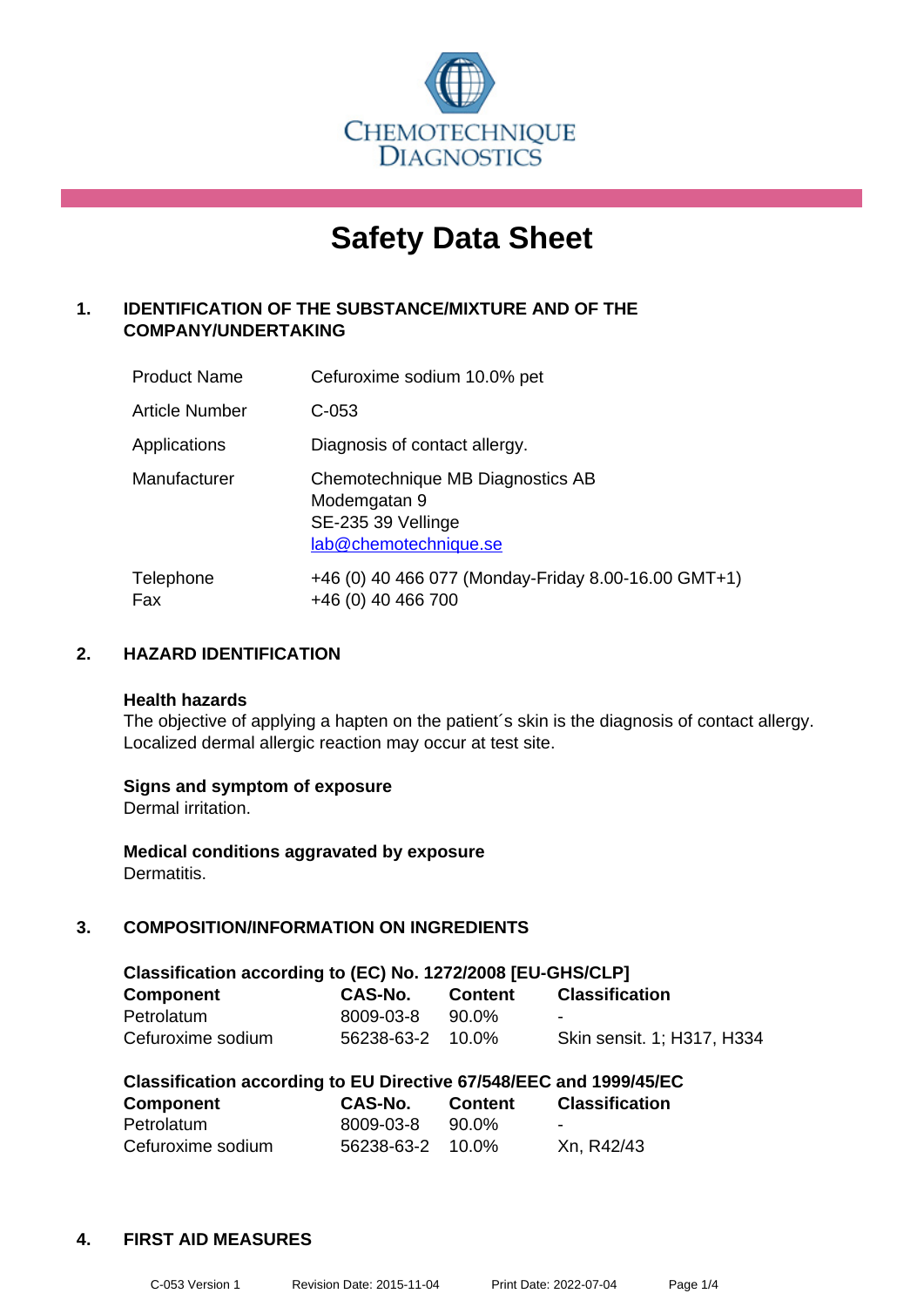#### **Emergency and first aid procedures**

Obtain medical attention.

## **5. FIRE-FIGHTING MEASURES\***

#### **Suitable extinguish media**

CO2, powder or water spray. Fight larger fires with water spray or alcohol resistant foam.

#### **For safety reasons unsuitable extinguishing agents** Water with full jet.

**Special protective equipment for fire-fighters** Wear self-contained respiratory protective device. Wear fully protective suit.

\*Data is shown for petrolatum only

## **6. ACCIDENTAL RELEASES MEASURES**

**Steps to be taken if material is released or spilled** Contain and place in a closed container.

## **7. HANDLING AND STORAGE**

**Precautions to be taken in handling and storage** Store dark at 5-8°C. Avoid extended exposure to light. FOR EXTERNAL USE ONLY.

## **8. EXPOSURE CONTROLS/PERSONAL PROTECTION**

**Respiratory protection** Not required.

**Ventilation**

Local exhaust.

**Protective gloves** Disposal gloves.

## **Eye protection**

Not required with normal use.

## **Work/Hygienic practices**

Wash hands after each use.

## **9. PHYSICAL AND CHEMICAL PROPERTIES**

Appearance White Semi Solid Odour **Odourless** 

Melting point\* 50-55° C Boiling point\* No data available Flash point\* >100°C Self ignition\* Product does not self ignite.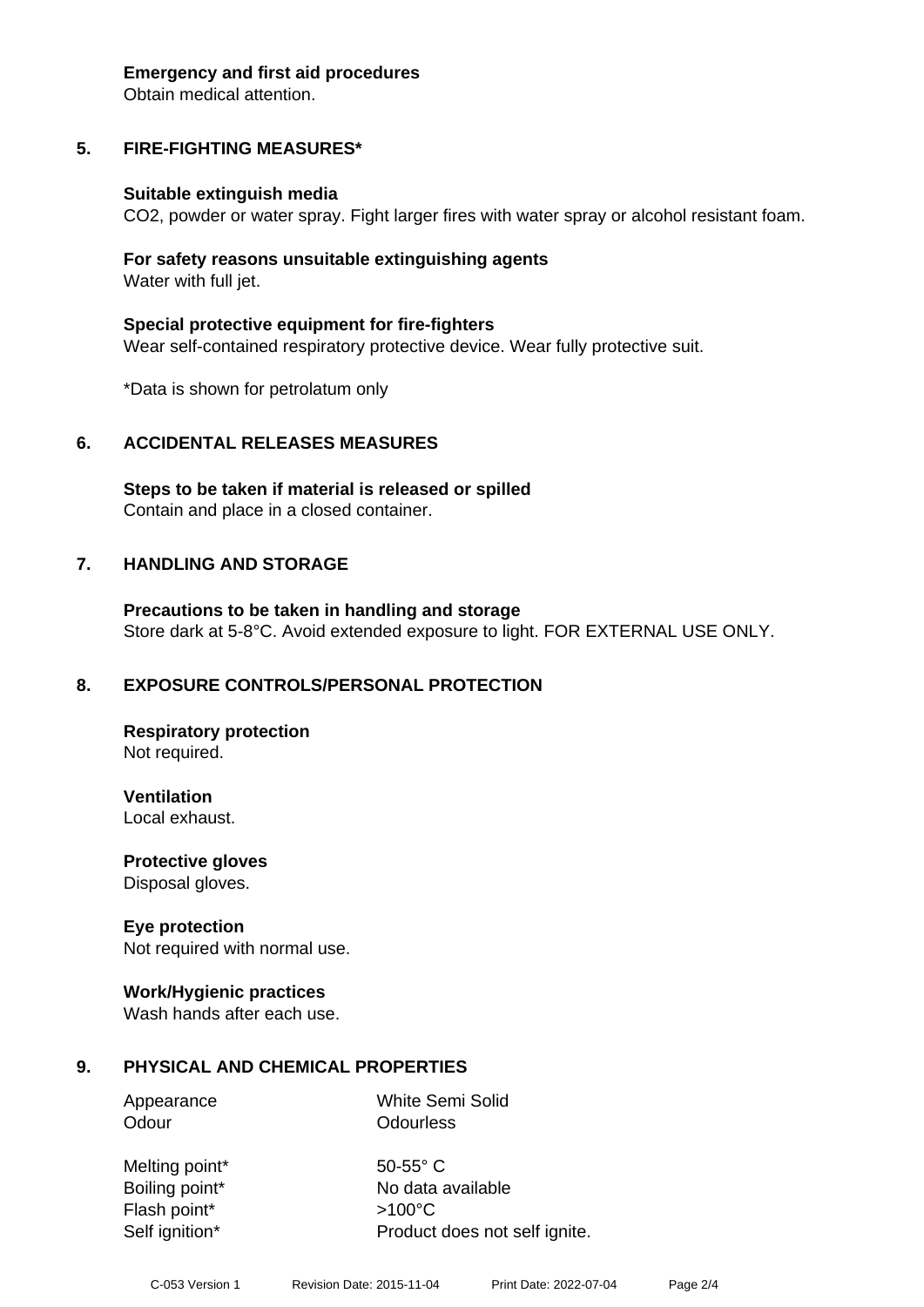Density\* No data available. Solubility in/Miscibility with Water\*

Danger of explosion\* Product does not present an explosion hazard. Insoluble

\*Data is shown for petrolatum only

#### **10. STABILITY AND REACTIVITY**

#### **Incompability**

May react with strong oxidizing agents.

#### **Stability**

Stable at recommended storage conditions.

#### **Hazardous byproducts**

Combustion may generate CO, CO2 and other oxides.

## **Hazardous polymerization**

Will not occur.

## **11. TOXICOLOGICAL INFORMATION**

No data available.

## **12. ECOLOGICAL INFORMATION**

No data available.

## **13. DISPOSAL CONSIDERATIONS**

**Waste disposal method** Comply with federal, state/provincial and local regulation.

#### **14. TRANSPORT INFORMATION**

Not dangerous goods.

## **15. REGULATORY INFORMATION**

The classification is according to the latest editions of the EU lists, and extended by company and literature data.

## **16. OTHER INFORMATION**

#### **Text of H-statements and R-phrases mentioned in Section 3**

| Skin sensit. 1   | Skin sensitization (Category 1) |                                                   |          |  |  |
|------------------|---------------------------------|---------------------------------------------------|----------|--|--|
| H317             |                                 | May cause an allergic skin reaction.              |          |  |  |
| H <sub>334</sub> |                                 | May cause allergy or asthma symptoms or breathing |          |  |  |
|                  | difficulties if inhaled.        |                                                   |          |  |  |
| Xn               | Harmful                         |                                                   |          |  |  |
| C-053 Version 1  | Revision Date: 2015-11-04       | Print Date: 2022-07-04                            | Page 3/4 |  |  |